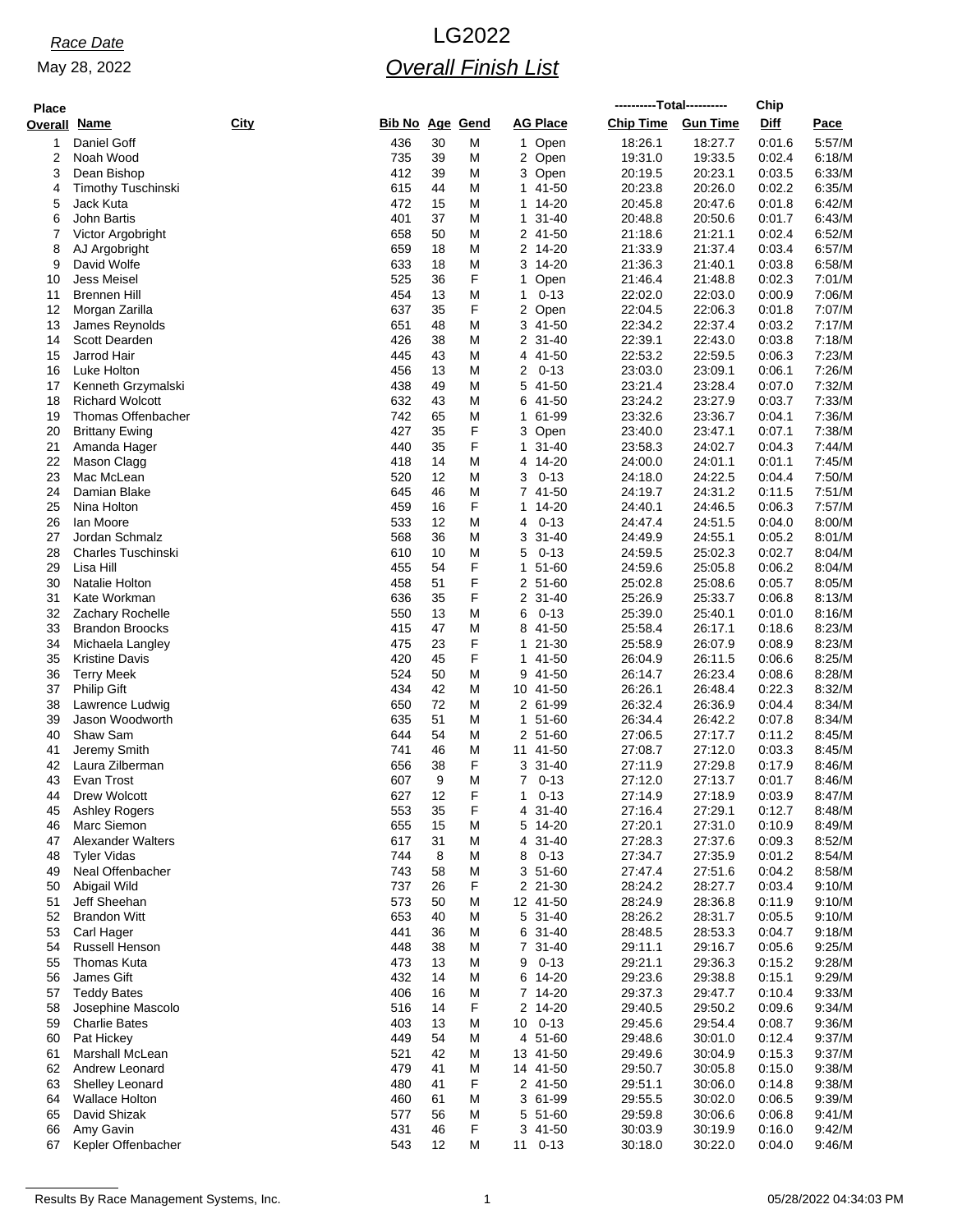May 28, 2022

# *Race Date* LG2022 *Overall Finish List*

| <b>Place</b> |                                          |             |                        |          |        |                |                      |                    | ----------Total---------- | Chip             |                    |
|--------------|------------------------------------------|-------------|------------------------|----------|--------|----------------|----------------------|--------------------|---------------------------|------------------|--------------------|
| Overall      | Name                                     | <b>City</b> | <b>Bib No Age Gend</b> |          |        |                | <b>AG Place</b>      | <b>Chip Time</b>   | <b>Gun Time</b>           | <b>Diff</b>      | Pace               |
| 68           | <b>Timothy Major</b>                     |             | 513                    | 59       | M      |                | 6 51-60              | 30:20.2            | 30:30.6                   | 0.10.4           | 9:47/M             |
| 69           | Dylan Rochelle                           |             | 548                    | 11       | M      | 12             | $0 - 13$             | 30:29.5            | 30:32.3                   | 0:02.7           | 9:50/M             |
| 70           | Leo Davis                                |             | 421                    | 9        | M      | 13             | $0 - 13$             | 30:48.0            | 30:55.4                   | 0.07.4           | 9:56/M             |
| 71           | James Rochelle                           |             | 549                    | 46       | M      |                | 15 41-50             | 30:56.5            | 31:10.8                   | 0:14.3           | 9:59/M             |
| 72<br>73     | Luke Davis<br><b>Steve Myers</b>         |             | 422<br>539             | 45<br>36 | M<br>M |                | 16 41-50<br>8 31-40  | 30:58.0<br>31:06.8 | 31:05.4<br>31:27.8        | 0.07.4<br>0.21.0 | 9:59/M<br>10:02/M  |
| 74           | <b>Michael Fratz</b>                     |             | 429                    | 51       | M      |                | 7 51-60              | 31:36.2            | 31:41.2                   | 0:05.0           | 10:12/M            |
| 75           | Erica Larson                             |             | 476                    | 42       | F      |                | 4 41-50              | 31:39.9            | 31:54.3                   | 0.14.4           | 10:13/M            |
| 76           | Danielle Hahn                            |             | 442                    | 26       | F      |                | 3 21-30              | 31:40.8            | 31:54.9                   | 0:14.1           | 10:13/M            |
| 77           | <b>Catherine Thistle</b>                 |             | 597                    | 39       | F      |                | 5 31-40              | 31:41.3            | 31:56.0                   | 0:14.7           | 10:13/M            |
| 78           | Dylan Nicholas                           |             | 541                    | 38       | M      | 9              | $31 - 40$            | 32:08.6            | 32:27.9                   | 0.19.3           | 10:22/M            |
| 79           | <b>Kelly Salta</b>                       |             | 567                    | 43       | F      |                | 5 41-50              | 32:10.6            | 32:22.4                   | 0:11.8           | 10:23/M            |
| 80<br>81     | Kristine Miller<br><b>Brian Jenner</b>   |             | 530<br>463             | 48<br>30 | F<br>M |                | 6 41-50<br>1 21-30   | 32:18.5<br>32:28.9 | 32:29.2<br>32:30.7        | 0:10.6<br>0.01.8 | 10:25/M<br>10:29/M |
| 82           | <b>Nick Glass</b>                        |             | 647                    | 22       | M      |                | 2 21-30              | 32:46.4            | 32:54.9                   | 0.08.4           | 10:34/M            |
| 83           | Katie Kelly                              |             | 646                    | 23       | F      | 4              | 21-30                | 32:46.6            | 32:55.1                   | 0:08.4           | 10:34/M            |
| 84           | Devon Wolcott                            |             | 623                    | 8        | F      | 2              | $0 - 13$             | 32:52.1            | 33.01.4                   | 0.09.3           | 10:36/M            |
| 85           | Ainsley Hill                             |             | 453                    | 9        | F      | 3              | $0 - 13$             | 32:52.9            | 33:00.6                   | 0:07.7           | 10:36/M            |
| 86           | Cameron Thorson                          |             | 602                    | 14       | F      |                | 3 14-20              | 33:00.3            | 33:09.7                   | 0.09.4           | 10:39/M            |
| 87           | Traci Hennessy                           |             | 739                    | 42       | F      |                | 7 41-50              | 33:02.7            | 33:14.8                   | 0:12.0           | 10:40/M            |
| 88<br>89     | Rachel Blakely<br>Holly Higham           |             | 414<br>451             | 39<br>17 | F<br>F |                | 6 31-40<br>4 14-20   | 33:04.5            | 33:12.7<br>34:13.3        | 0:08.1<br>0.56.4 | 10:40/M<br>10:44/M |
| 90           | Nagel Sullivan                           |             | 593                    | 48       | M      |                | 17 41-50             | 33:16.8<br>33:24.2 | 33:37.5                   | 0:13.2           | 10:47/M            |
| 91           | Alexander Tuschinski                     |             | 609                    | 8        | M      | 14             | $0 - 13$             | 33:27.8            | 33:35.2                   | 0.07.3           | 10:48/M            |
| 92           | Rodney Clagg                             |             | 419                    | 47       | M      |                | 18 41-50             | 34:00.5            | 34:15.8                   | 0:15.3           | 10:58/M            |
| 93           | <b>Kirk Bonnevire</b>                    |             | 649                    | 59       | M      |                | 8 51-60              | 34:03.1            | 34:17.1                   | 0.14.0           | 10:59/M            |
| 94           | Anna Stofferahn                          |             | 587                    | 11       | F      | 4              | $0 - 13$             | 34:19.4            | 34:30.1                   | 0:10.6           | 11:04/M            |
| 95           | Michael Holton                           |             | 457                    | 72       | M      |                | 4 61-99              | 34:23.4            | 34:37.7                   | 0:14.2           | 11:06/M            |
| 96           | Mairi Stofferahn                         |             | 588                    | 44       | F      |                | 8 41-50              | 34:23.8            | 34.34.4                   | 0.10.6           | 11:06/M            |
| 97<br>98     | <b>Rosemary Wild</b><br>Jennifer Shull   |             | 738<br>579             | 20<br>41 | F<br>F |                | 5 14-20<br>9 41-50   | 34.27.1<br>34:34.4 | 34:30.5<br>34:38.2        | 0.03.4<br>0:03.7 | 11:07/M<br>11:09/M |
| 99           | <b>Janet Griffiths</b>                   |             | 437                    | 59       | F      |                | 3 51-60              | 34:40.3            | 34:57.1                   | 0:16.7           | 11:11/M            |
| 100          | Samuel Rogers                            |             | 554                    | 9        | M      | 15             | $0 - 13$             | 34.56.1            | 35:10.8                   | 0:14.6           | 11:16/M            |
| 101          | <b>Molly Kish</b>                        |             | 470                    | 36       | F      |                | 7 31-40              | 35:01.5            | 35:04.7                   | 0:03.2           | 11:18/M            |
| 102          | <b>Christine Myers</b>                   |             | 538                    | 36       | F      |                | 8 31-40              | 35:03.5            | 35:25.4                   | 0.21.9           | 11:19/M            |
| 103          | Jamie Thomas                             |             | 598                    | 53       | M      |                | 9 51-60              | 35:03.6            | 35:17.0                   | 0:13.4           | 11:19/M            |
| 104          | <b>Everett Minder</b>                    |             | 531                    | 10       | M      | 16             | $0 - 13$             | 35:03.7            | 35:20.6                   | 0.16.8           | 11:19/M            |
| 105<br>106   | Helen Minder<br>lan Lilyquist            |             | 532<br>509             | 35<br>43 | F<br>M |                | 9 31-40<br>19 41-50  | 35:07.2<br>35:07.3 | 35:24.0<br>35:35.0        | 0.16.8<br>0.27.7 | 11:20/M<br>11:20/M |
| 107          | Jennifer Lilyquist                       |             | 510                    | 42       | F      |                | 10 41-50             | 35:07.9            | 35:35.3                   | 0:27.4           | 11:20/M            |
| 108          | Keith Hash                               |             | 446                    | 50       | M      |                | 20 41-50             | 35:09.4            | 35:35.2                   | 0.25.8           | 11:20/M            |
| 109          | Misha Hash                               |             | 447                    | 50       | F      |                | 11 41-50             | 35:09.9            | 35:35.2                   | 0:25.3           | 11:21/M            |
| 110          | Julie-Anne Rose                          |             | 557                    | 54       | F      |                | 4 51-60              | 35:10.7            | 35:22.0                   | 0:11.2           | 11:21/M            |
| 111          | Evan Dearden                             |             | 424                    | 12       | M      | 17             | $0 - 13$             | 35:40.5            | 35:45.1                   | 0.04.6           | 11:30/M            |
| 112          | Joe Valent                               |             | 642                    | 54       | M      |                | 10 51-60             | 35:44.5            | 36:08.3                   | 0.23.7           | 11:32/M            |
| 113<br>114   | Lucas Jung<br>Molly Jung                 |             | 465<br>466             | 42<br>10 | M<br>F | 5              | 21 41-50<br>$0 - 13$ | 35:45.5<br>35:46.6 | 35:51.5<br>35:51.5        | 0.06.0<br>0.04.8 | 11:32/M<br>11:32/M |
| 115          | Abigail Dearden                          |             | 423                    | 9        | F      | 6              | $0 - 13$             | 35:52.7            | 35:57.5                   | 0.04.8           | 11:34/M            |
| 116          | Kristi Rudolph                           |             | 565                    | 45       | F      |                | 12 41-50             | 36:00.4            | 36:08.5                   | 0:08.1           | 11:37/M            |
| 117          | <b>Timothy Rudolph</b>                   |             | 566                    | 45       | M      |                | 22 41-50             | 36:00.6            | 36:08.8                   | 0.08.1           | 11:37/M            |
| 118          | Andrew Hair                              |             | 443                    | 10       | M      | 18             | $0 - 13$             | 36:02.7            | 36:07.9                   | 0:05.1           | 11:38/M            |
| 119          | Enrique Simmons Jr                       |             | 583                    | 40       | M      |                | 10 31-40             | 36:22.6            | 36:39.3                   | 0.16.6           | 11:44/M            |
| 120          | Enrique Simmons III                      |             | 582                    | 10       | M      | 19             | $0 - 13$             | 36:23.3            | 36:39.0                   | 0:15.7           | 11:44/M            |
| 121<br>122   | Pam Shaw<br><b>Emmilee Guy</b>           |             | 643<br>439             | 58<br>30 | F<br>F |                | 5 51-60<br>5 21-30   | 36:29.1<br>36:30.4 | 36:42.8<br>36:41.2        | 0:13.7<br>0:10.7 | 11:46/M<br>11:47/M |
| 123          | Chloe Mccoy                              |             | 518                    | 37       | F      |                | 10 31-40             | 36:31.1            | 36:48.5                   | 0.17.4           | 11:47/M            |
| 124          | Matthew Higham                           |             | 452                    | 54       | M      |                | 11 51-60             | 36:31.9            | 37:39.4                   | 1:07.5           | 11:47/M            |
| 125          | Lilly Lotierzo                           |             | 512                    | 12       | F      | $\overline{7}$ | $0 - 13$             | 36:56.8            | 37:08.1                   | 0:11.3           | 11:55/M            |
| 126          | <b>Steven Stiles</b>                     |             | 586                    | 40       | M      | 11             | $31 - 40$            | 36:59.8            | 37:12.7                   | 0:12.8           | 11:56/M            |
| 127          | Dan Mikael Nilsen                        |             | 542                    | 45       | M      |                | 23 41-50             | 37:09.5            | 37:19.4                   | 0:09.8           | 11:59/M            |
| 128          | Gabriela Sofie Rojas                     |             | 556                    | 9        | F      | 8              | $0 - 13$             | 37:13.2            | 37:18.5                   | 0:05.3           | 12:00/M            |
| 129          | <b>Chris Bates</b><br><b>Elliot Meek</b> |             | 404<br>522             | 47<br>9  | M<br>M | 20             | 24 41-50<br>$0 - 13$ | 37:20.3            | 37:32.2<br>38:00.7        | 0:11.9           | 12:03/M            |
| 130<br>131   | Melba Beatty                             |             | 662                    | 40       | F      |                | 11 31-40             | 37:52.1<br>37:52.1 | 38:41.5                   | 0:08.6<br>0.49.3 | 12:13/M<br>12:13/M |
| 132          | <b>Kristin Meek</b>                      |             | 523                    | 47       | F      |                | 13 41-50             | 38:01.0            | 38:09.3                   | 0:08.3           | 12:16/M            |
| 133          | Evelyn Carolina Rojas                    |             | 555                    | 45       | F      |                | 14 41-50             | 38:04.3            | 38:09.7                   | 0.05.4           | 12:17/M            |
| 134          | Leah Siemon                              |             | 654                    | 17       | F      |                | 6 14-20              | 39:32.9            | 39:42.8                   | 0:09.8           | 12:45/M            |